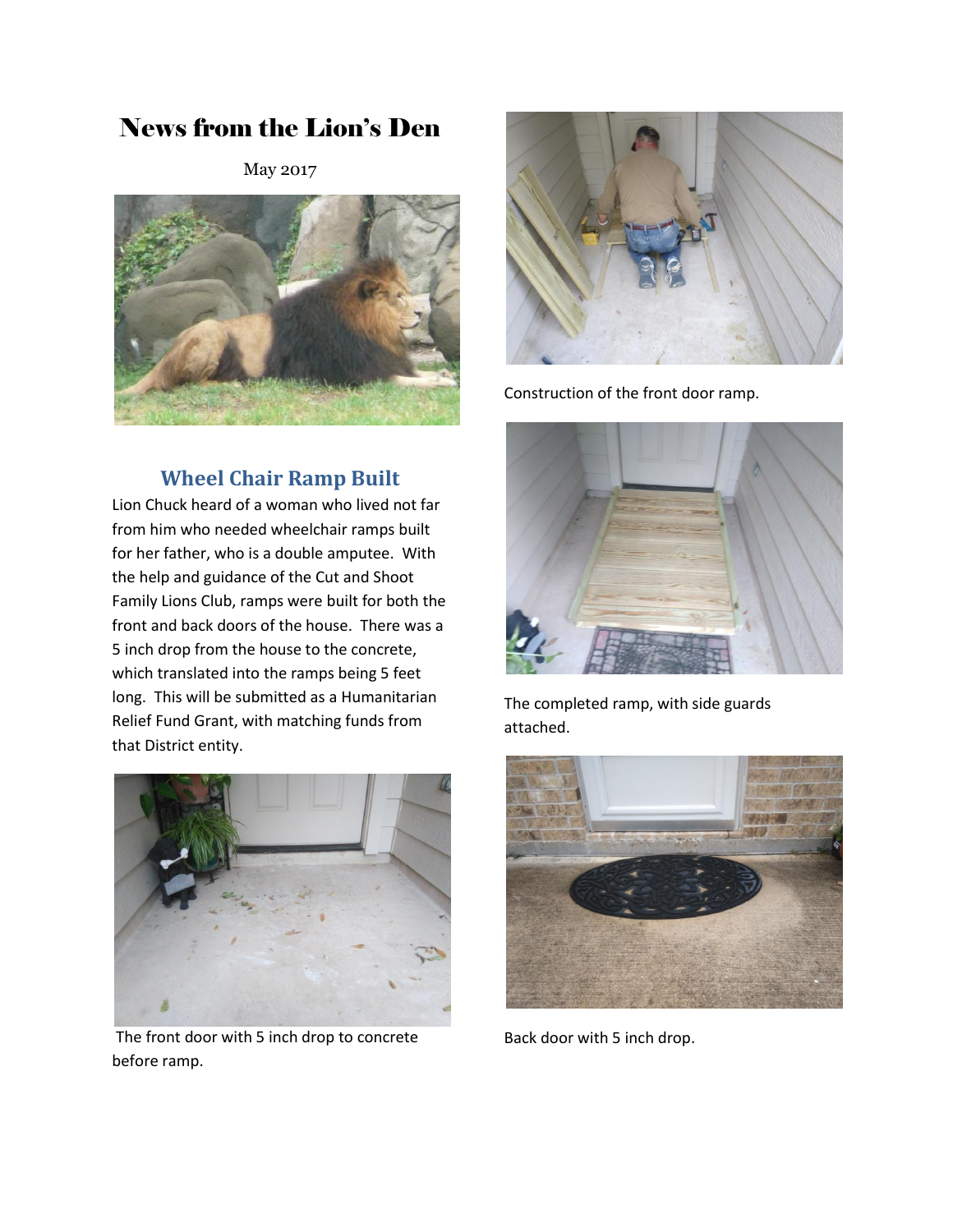

The ramp base was screwed into the concrete for stability.



Completed rear ramp.

#### *Speakers on Living Trusts*

Galen Gaither and John Woodward from Legacy Assurance Plan, a Living Trust, explained the difference between a will and a Living Trust. In Texas, when one spouse dies without a will, the other automatically inherits everything. If you die and leave a will, it must go through Probate Court, which can take many months, and cost thousands of dollars. Probate court is public, and anyone can find out your business after you die. If you die without a will, the State of Texas decides what to do with all of your personal belongings and material possessions. With a Revocable Living Trust, only you can make changes, and having a Trust eliminated

Probate. With a Trust, you can designate monies to grandchildren or others, and stipulate when and how much money they can receive at a time. You have much more control over dispersal of your property with a Living Trust. Pamphlets were given to everyone at the meeting.

#### **Fixing up our Property**

We had a very good discussion at the second Club meeting of April, on the continued upkeep of our meeting room, concession stand, and kitchen. Lion Bob Ruger, who is certified in food management from being a ship captain for the State of Alaska, pointed out several things which need repair in our facility. We discussed what cleaning needs to be done on an ongoing basis, how food supplies need to be stored away from cleaning supplies, and other things to bring our concession stand up to standards, and make it easier for all who work there. Lion Keith discussed alternatives to the very time consuming sno cones that kids love, such as frozen pop ices, ice cream bars, etc. Lions Bob and Merrell have already started major cleaning at the concessions stand, kitchen, and meeting room. Since these areas belong to all of the Houston Cy-Fair Lions, he asked that all Lions participate in the cleanup. Lion Dorothy agreed to act as Club Historian, and will need help sorting and disposing of the boxes of Lions memorabilia in the closets. Once we get everything up to standards, we will need to be sure to have extensive training to all outside organizations who work for us. Each worker will need to complete an on line Food Handlers Certification, a[t www.TABCpermit.com,](http://www.tabcpermit.com/) or [www.texas.foodhandlerclasses.com.](http://www.texas.foodhandlerclasses.com/) Duplicate and no longer used items from the concession stand were on the table for us to take what we wanted. Leftover items could be sold on line or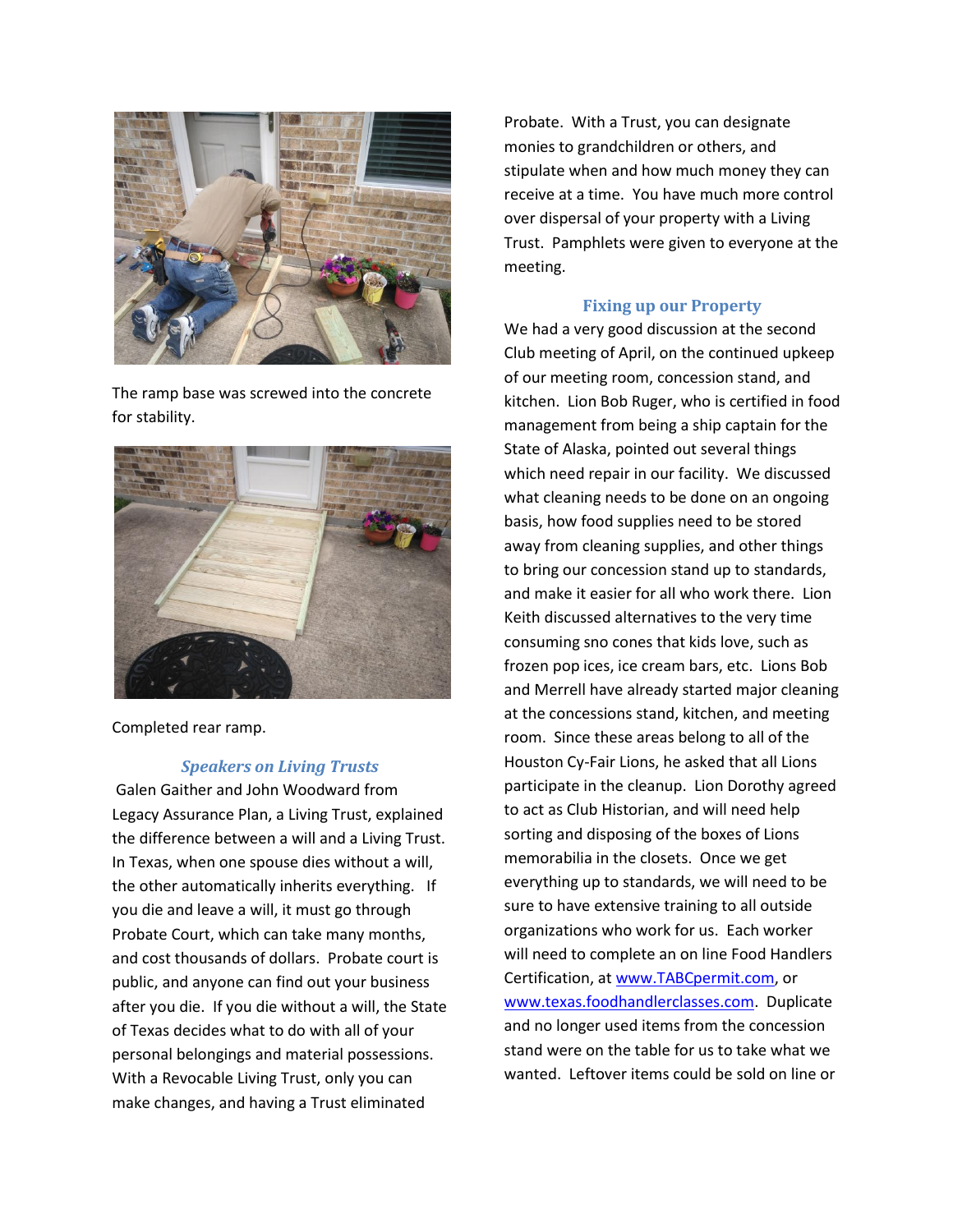donated. Working together, we can get our facility up to standards.

### **District 2-S2 Convention**

For those who attended the 99<sup>th</sup> Annual District 2-S 2 Convention, it was a great time. Friday night was The Roaring Twenties event. We had several Lions within the District dress in period clothing. There was a contest for the best costume. We had entertainment by a singer, Robert Berry did his magic show acts, and a 10 year old boy sang his heart out to us and did an amazing job. Saturday morning was the Candidate Breakfast, were we got to meet all the candidates for District offices. The Past District Governors Distinguished Achievement Award Luncheon was a great presentation of awards to five outstanding Lions within the District. We had a business meeting, a memorial service to honor Lions who have died during the past year, the District election, and a reception prior to the banquet. Our guest speakers were Past International President Lion Jimmy Ross and wife Lion Velda, from Quitaque, Tx. They were wonderful speakers, as usual. District Governor Mark Roth passed out awards to deserving Lions in the District. There were six Hospitality Rooms where you could meet and talk with various candidates, enjoy more food, snacks and drinks, and relax. Houston Cy-Fair Lions Club had several members present throughout the convention. We celebrated DG Marks's Birthday on Friday, as well as 100 years of Lions Clubs International. Congratulations to our own Lion Stedman Douglas in his newly elected position as Director for the Humanitarian Relief Fund.



Lion Sam Thomas (Baytown Lions Club), PDG Rick Reynolds (Cut and Shoot Lions Club), and District Vision Chairperson Lion Paul Moore (Conroe Lions Club) dressed for the Roaring Twenties.



Lion Judy Champion, Cabinet Secretary, PDG Rick Reynolds, and 1<sup>st</sup> Vice District Governor Betty Ezell in costume.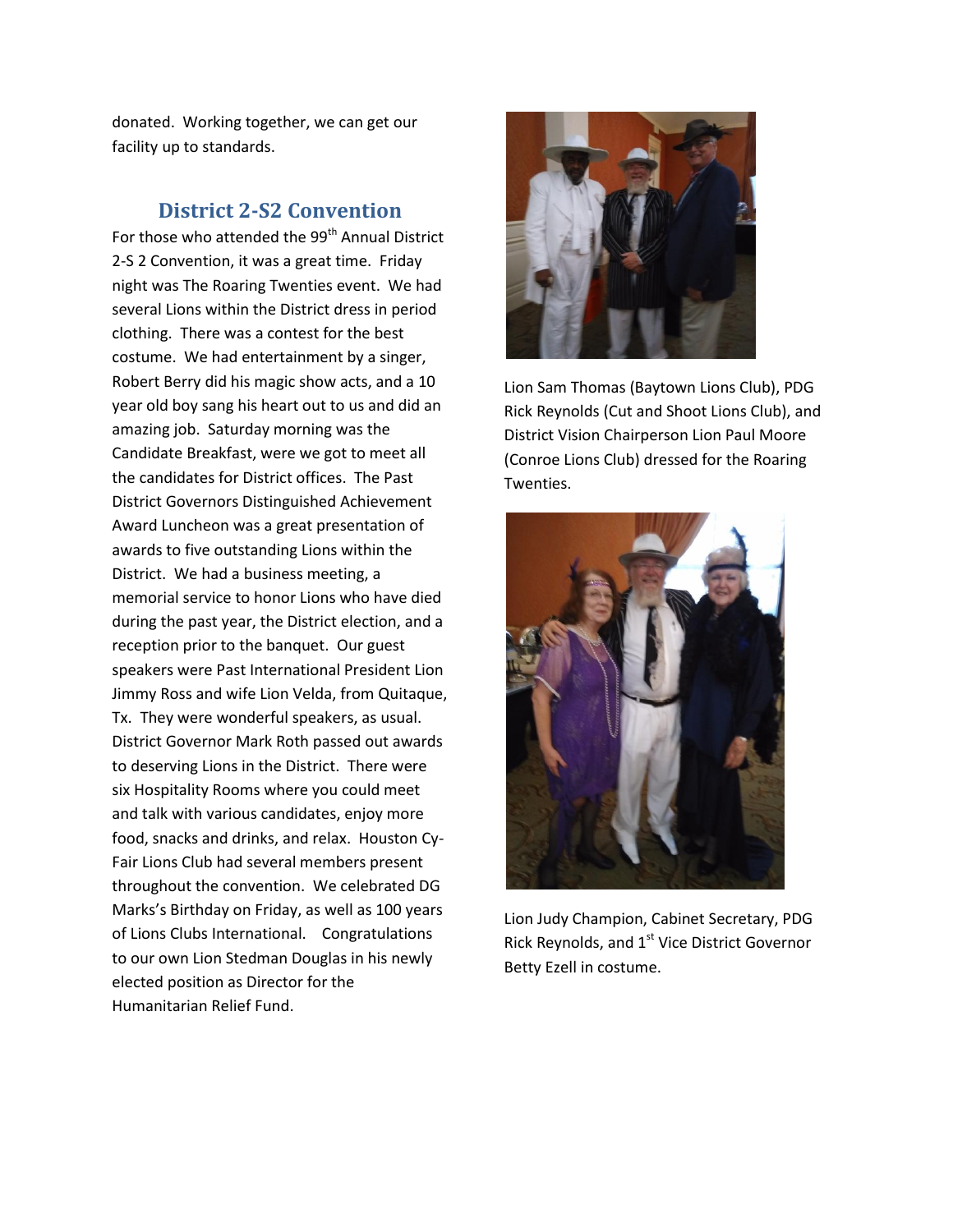

District Governor Mark Roth.



DG Mark Roth, and PIP Jimmy Ross speaking.



PIP Jimmy Ross, and Wife Lion Velda, speaking to us about her recent bout with leukemia.



Lion Chuck receiving an International Presidents Certificate of Appreciation presented by PIP Jimmy Ross, with DG Mark, Lion Velda, and PID Don Buckalew (Conroe Noon Lions Club). Lion Chuck also received an award for outstanding Lion for the 3<sup>rd</sup> Quarter in District 2-S2.

### **Upcoming Events**

Tues. May 9, 7PM, regular Houston Cy-Fair Lions Club meeting, speaker will be Peggy Venable, talking on schools and Texans for Education Opportunity.

May 18-20, Texas Lions State Convention, plan to meet old and new Lions at the Menger Hotel, 204 Alamo Plaza, San Antonio. Registration information available at [http://www.lions2s2.org/NL032017.pdf.](http://www.lions2s2.org/NL032017.pdf)

Tues. May 23, 7PM, regular Houston Cy-Fair Lions Club meeting, speaker will be Lion Syd Waldman, Houston Westbury Lions Club, talking about funeral s and preparations.

Lions Clubs International Convention, June 30- July 4, 2017, Chicago Illinois, Registration information available at: http://www.lions2s2.org/NL032017.pdf